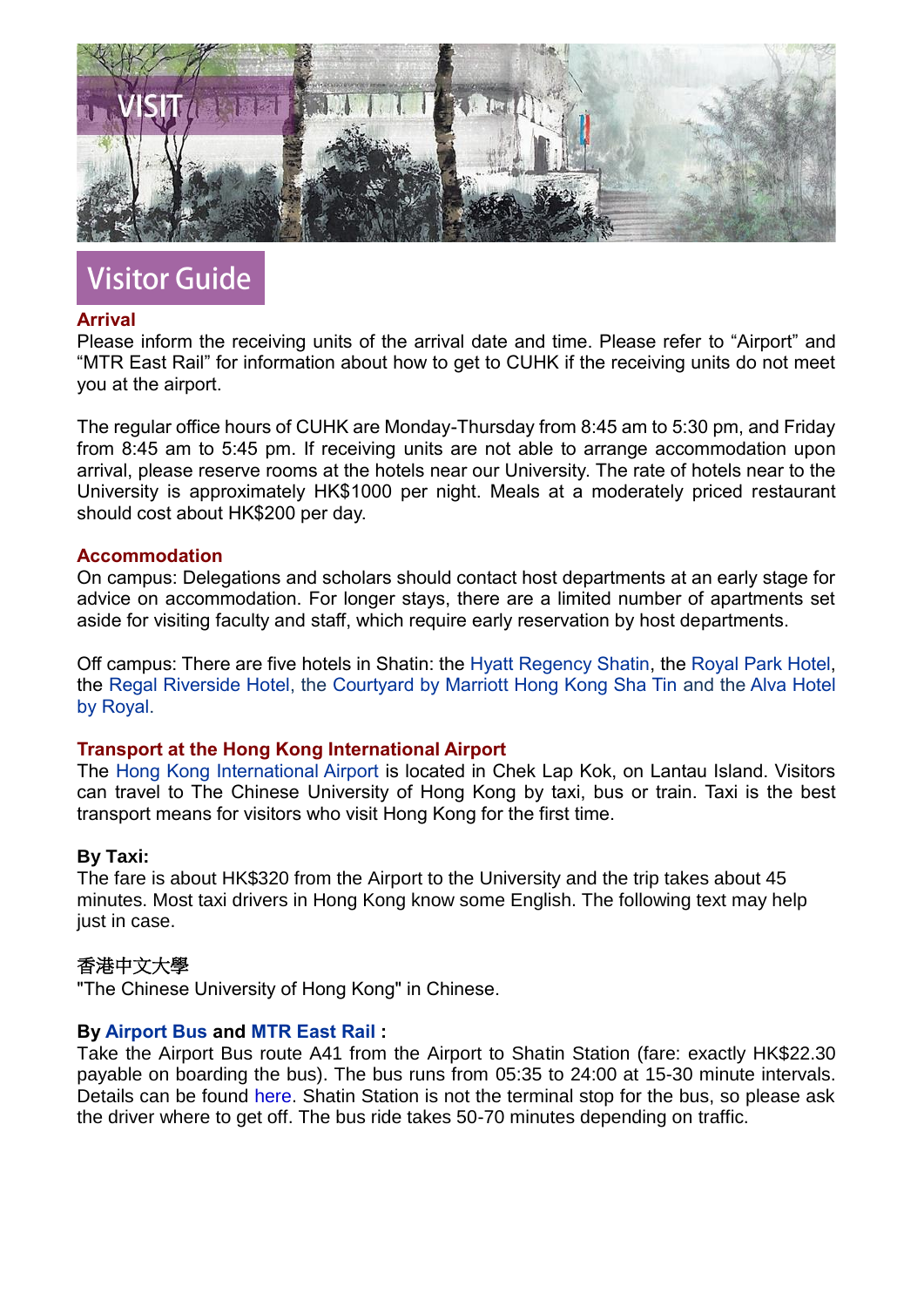# 港鐵沙田站

"MTR Shatin Station" in Chinese.

From Shatin Station, take the trains towards Lo Wu, Lok Ma Chau, Tai Po Market or Sheung Shui and get off at University Station (the second stop from Shatin). The trains run every 5 to 10 minutes from 06:00 to 24:00. The train ride from the Shatin Station to University Station takes about 8 minutes (fare: HK\$4.5).

# **Transportation from Shenzhen**

Visitors may arrive at Hong Kong via Shenzhen. After crossing the border at the Lo Wu or Lok Ma Chau Immigration Control Point, please take the train at the Lo Wu or Lok Ma Chau Station to University Station. The train ride takes about 20 minutes and it runs from 06:38 to 00:30 (fare: HK\$29.20).

# **Bank Accounts**

[Hang Seng Bank](https://www.hangseng.com/en-hk/home/) has a branch on the CUHK campus. Visitors will need to bring along their passport and visa to open a bank account. If their initial deposit is over HK\$5,000, there is no surcharge for opening the account. They can also apply for a "Bank-in-One" card (free of charge), which will provide access to the ATM machines. Banks in Hong Kong are generally open on Monday to Friday, between 09:00 and 17:00, Saturday 09:00 to 13:00.

# **Climate**

There are four seasons in Hong Kong, namely Spring (March to April); Summer (May to August), Autumn (September to November) and Winter (December to February). The weather is fairly cold from January to February, with temperature dropping to below 10  $\degree$ C. It is warm and humid from March to April. Most families in Hong Kong prepare dehumidifiers at home to keep fresh air and drying clothes. It is very hot from May to August with over 30 °C. Rain and occasional tropical cyclones are often experienced. The most pleasant months with plenty of sunshine and comfortable temperature are November and December. For more information, please visit [here.](http://www.weather.gov.hk/en/index.html)

# **Cost of Living**

The cost of living is quite high in Hong Kong. The prices for services and goods, particularly anything imported from abroad, can equal or surpass those in any other major metropolitan areas of the world, but good buys are also available through careful shopping, plus a little bargaining in Cantonese. Some indicative prices are as follows.

| <b>Item</b>                                         | <b>Expenditure (HK\$)</b> |
|-----------------------------------------------------|---------------------------|
| 1. Train fare from CUHK to downtown Kowloon         | 7.7                       |
| 2. Bus fare from CUHK to Hong Kong                  | 25                        |
| 3. A McDonald's Extra Value Meal                    | 35                        |
| 4. Movie ticket                                     | $60 - 120$                |
| 5. Dinner at a moderately priced Chinese restaurant | 150 - 250                 |
| 6. Newspaper                                        | 10                        |
| 7. An opera ticket                                  | $200 - 1200$              |

# **Driver's License**

Visitors will need to have an [international driving licence](https://www.td.gov.hk/en/home/index.html) to be eligible to drive in Hong Kong.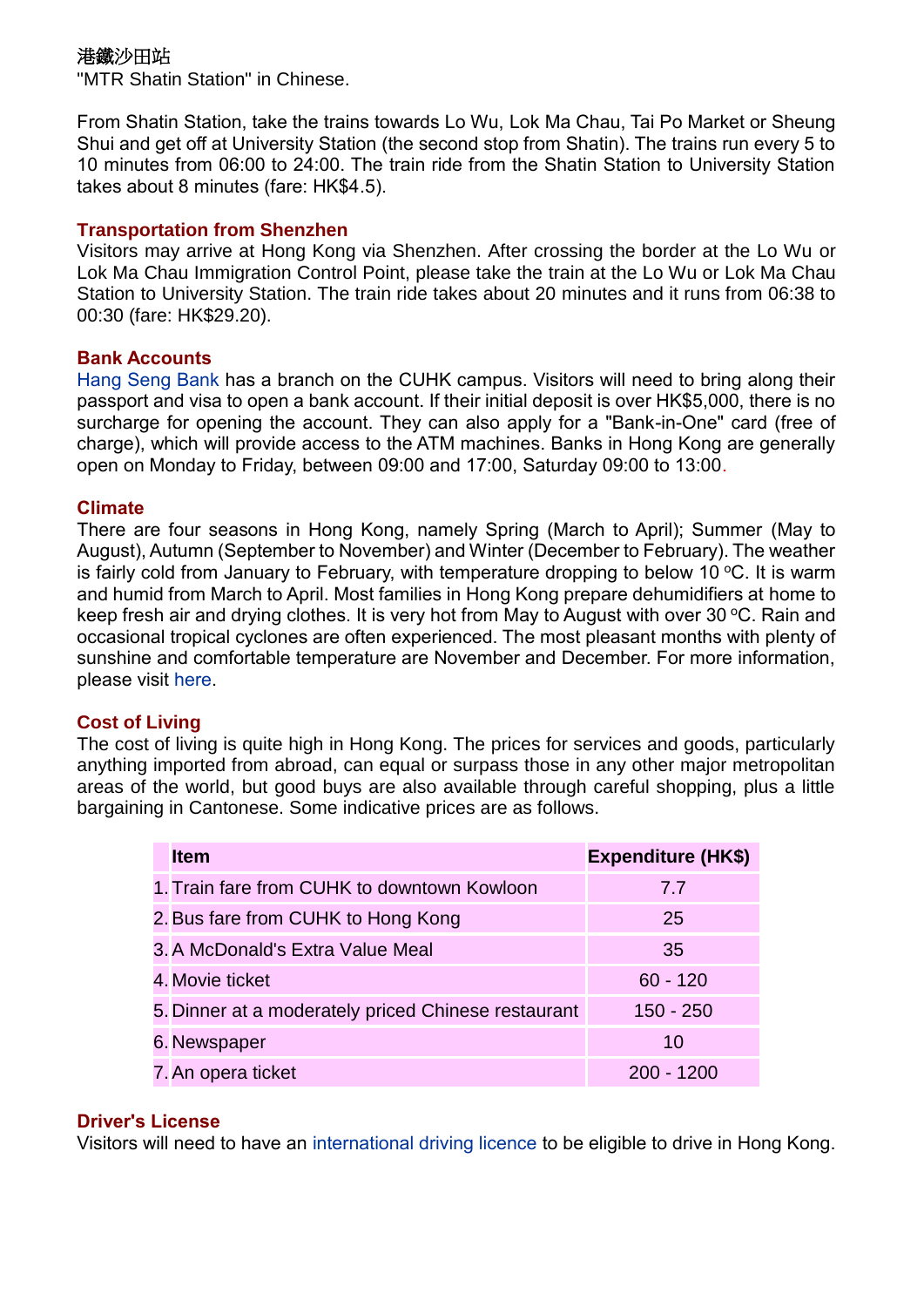# **Electricity**

The voltage is 220 V in Hong Kong. The shape of the socket is:

| ٠             | - 5<br>š |
|---------------|----------|
| ۰             | ÷<br>ö   |
| ٠<br>kt.<br>l | Z,<br>÷  |
| I<br>÷        | ŗ        |

#### **Emergencies**

In case of a major emergency, dial 999 and ask for police, ambulance, fire brigade or poison information.

#### **Groceries**

The major food store chains are [Park'n Shop,](https://www.parknshop.com/en/) [Wellcome,](https://www.wellcome.com.hk/wd2shop/en/html/index.html) [Circle](https://www.circlek.hk/en) K and [Seven Eleven.](https://www.7-11.com.tw/en/index.html) There are also a number of specialist stores, e.g. [Watson's,](https://www.watsons.com.hk/) [Mannings](https://www.mannings.com.hk/) (for health and skin care), [Pricerite,](https://hongkong.pricerite.com.hk/) [IKEA](http://www.ikea.com/hk/en) (for furniture, beddings, etc.), [Japan Home Centre](https://www.jhceshop.com/) (for cheap groceries).

# **Identity Card**

Every person aged 11 and above who enters and is permitted to stay in Hong Kong for more than 180 days must apply to register for an identity card within 30 days of arrival.

Visitors can go to the Registration of Persons Office on the 8th Floor of the Immigration Tower, 7 Gloucester Road, Wan Chai, Hong Kong or at its branch office; the nearest one is the Immigration – Fotan Office.

To save time waiting, applicants are encouraged to make an appointment by phone: 2653 3116 (Immigration – Fotan Office).

To obtain your HKID card, you need to bring along *your passport*. *The first HKID card is free*.

Carry your HKID card if you have one, or a photocopy of your passport all the times. Police make occasional checks and failure to produce the above documents may result in a fine of HK\$1,000. For details, please click [here](https://www.immd.gov.hk/eng/index.html) to visit the Immigration Department website.

#### **Language Courses**

The [Yale-China Chinese Language Centre](https://www.ycclc.cuhk.edu.hk/) offers small group, intensive Putonghua/Cantonese training at six levels throughout the year. There is also a three-month special course for University staff and staff spouses held in the evening.

#### **Health Insurance**

Visitors are encouraged to carry valid accident and health insurance (including hospitalisation) coverage with provisions for emergency evacuation/rescuer's expenses and repatriation for the duration of their visit to Hong Kong. Visitors can *contact us* for advice on joining private insurance schemes.

In case hospitalisation is required, visiting researchers or faculty who have HKID cards are eligible for treatment in general wards at Hong Kong public hospitals and to receive medical treatment. Semi-private and private rooms are considerably more expensive, as are the corresponding charges for medical treatment and operations. If coverage for semi-private and private hospital accommodation in Hong Kong is needed, please arrange for private insurance protection.